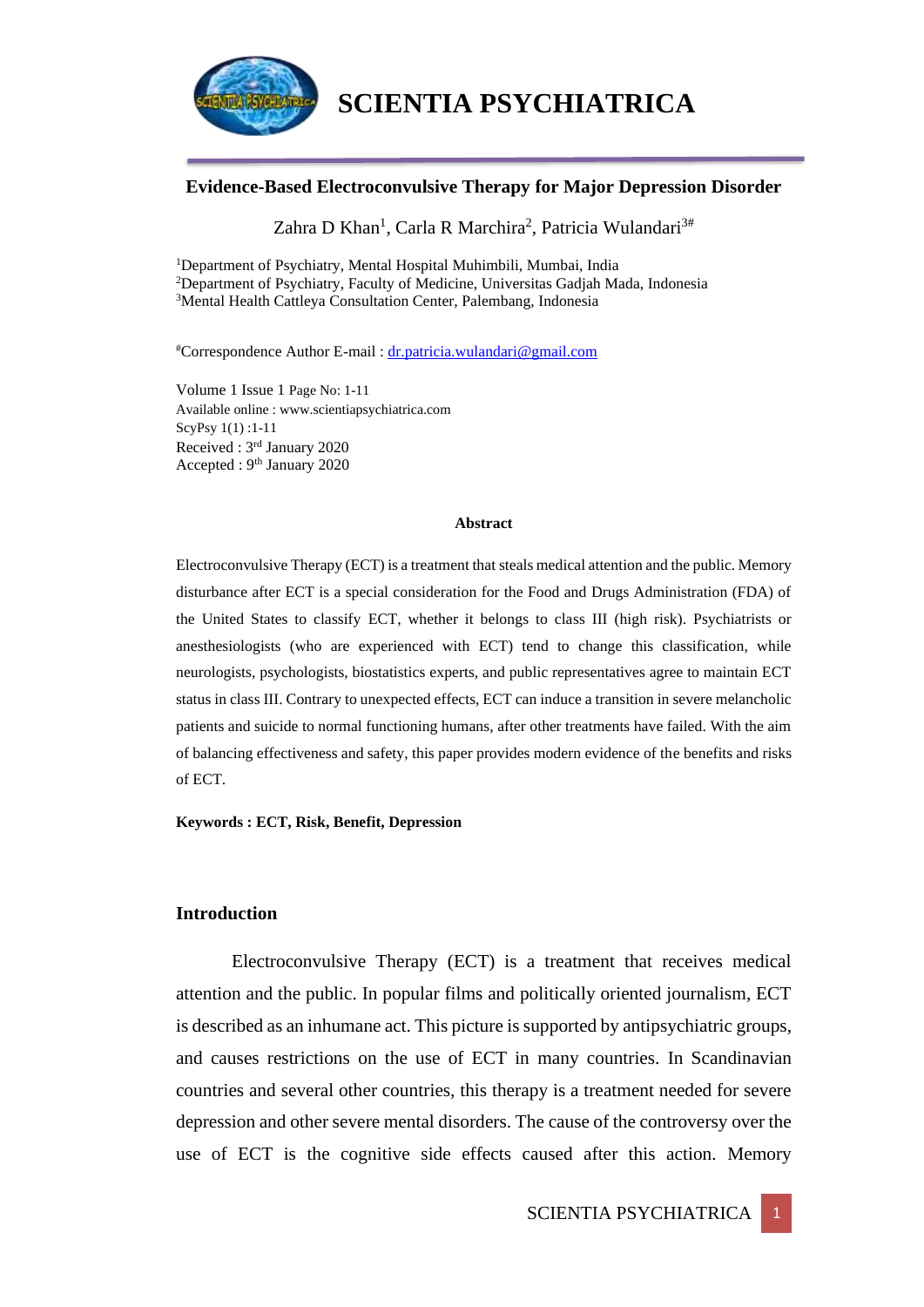

impairment after ECT is a special consideration for the Food and Drugs Administration (FDA) of the United States to classify ECT, whether it belongs to class III (high risk) medical equipment, which requires premarket approval, or is classified as class II (moderate risk, without requiring these requirements). 1-6 Psychiatrists or anesthesiologists (who are experienced with ECT) tend to change this classification, while neurologists, psychologists, biostatistics experts, and public representatives agree to maintain ECT status in class III. Memory impairment and the risk of inducing cerebral lesions are focused by the anti-ECT group of the Committee for Truth in Psychiatry and successors, who have experienced extensive memory loss after ECT. Contrary to unexpected effects, ECT can induce a transition in severe melancholic patients and suicide to normal functioning humans, after other treatments have failed. With the aim of balancing between effectiveness and safety, this paper provides modern evidence of the benefits and risks of ECT.7,8

#### **Indication**

For more than 70 years, indications of ECT focused on psychotic depression, severe depression with a risk of suicide, and other mental disorders with a high risk of lethal outcome (delirious mania, catatonic stupor, postpartum psychosis, cycloid psychosis, lethal catatonia, and malignant neuroleptic syndrome). On major indications of psychotic depression (with delusions and / or hallucinations), the rate of remission is 92-95 percent, compared with 55-84 percent in non-psychotic melancholic depression. The daily administration of imipramin 200-350 mg causes remission in 40 percent of patients with psychotic depression, while 83 percent of patients who do not respond to treatment improve after ECT. The combination of antipsychotics in therapies using antidepressive drugs does not significantly increase its effect. In addition, this combination triggers the risk of weight gain and extrapyramidal side effects, especially in the elderly. The American Psychiatric Association recommends ECT as a treatment option in psychotic depression. In cases of non-psychotic melancholic depression, ECT is superior to drugs and is usually considered when the effects of the drug are inadequate. A meta-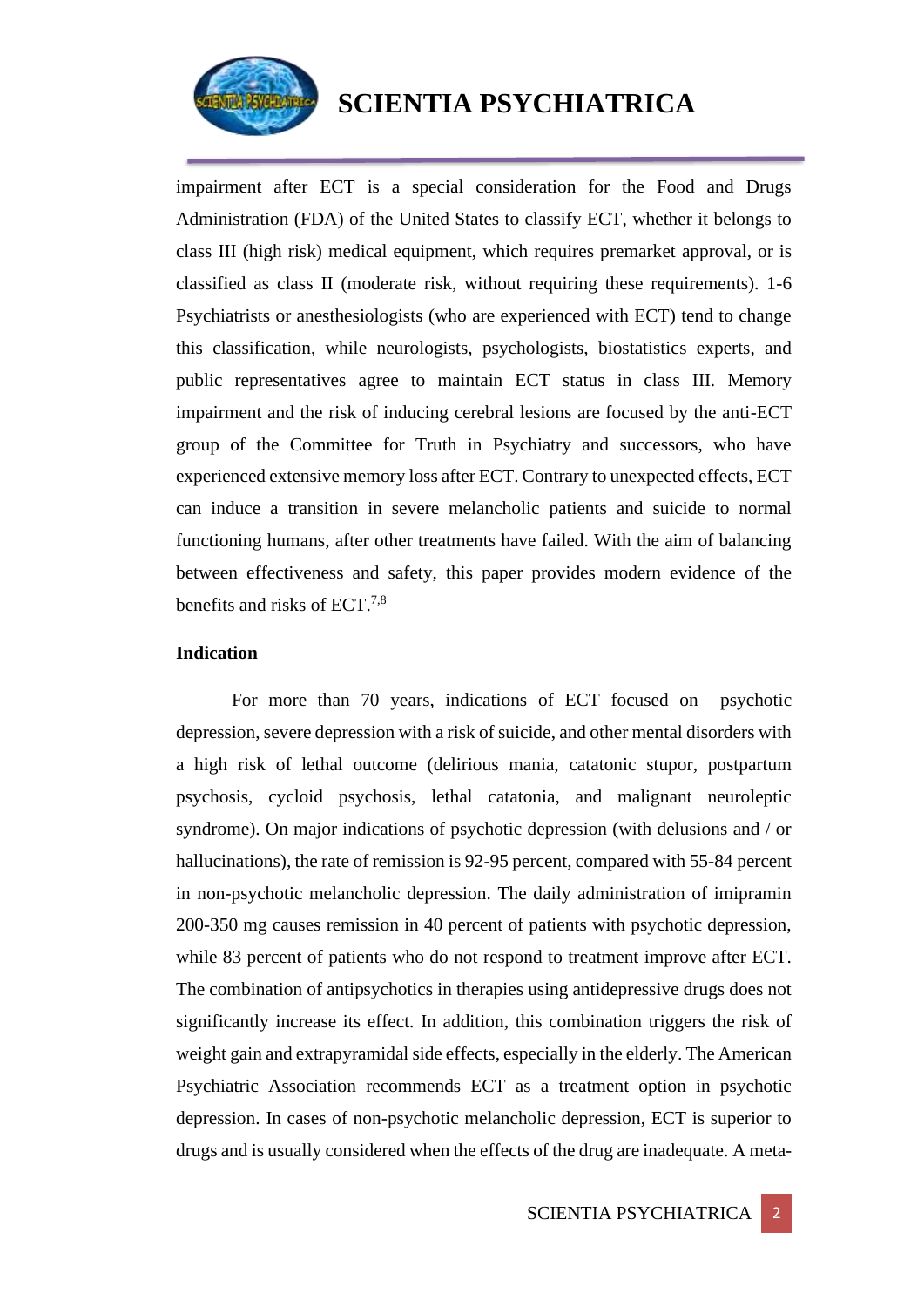

analysis shows ECT has more efficacy than ECT-stimulated and antidepressant drugs. The risk of suicidal tendencies in depression decreases faster with ECT compared to drugs and places ECT as the treatment of choice in depression with suicidal tendencies. 9-14

### **Continuous ECT**

After ECT is successful, the risk of relapse is more than 80 percent in a year, making maintenance therapy necessary. ECT is ongoing at successive intervals after an acute episode is an alternative choice to prevent recurrence and disease recurrence. Studies in the United States showed a combination of nortriptyline and lithium is likely to cause recurrence for 6 months by 39 and 32 percent, whereas on placebo administration it is likely to relapse by 84 percent and 37 percent with 10 ECT treatments with increasing intervals. Subjective memory and appearance in several memory tests increased during stabilization treatment and there were no cognitive differences between treatments. Previous studies on continued treatment with imipramin and paroxetine reduced the rate of relapse to 20-30 percent for 6 months, but the results of this study have never been replicated.<sup>15-17</sup>

If ECT is ongoing and medications are combined, the risk of relapse may be greater. In an open study, the chance of recurrence was seven percent over 2 years compared to 52 percent with only drugs. After 5 years, the recurrence rate will be 27 and 82 percent, respectively. The recurrence time was also getting longer . A naturalistic study of 4 patients who received drugs (antidepressants, antiepileptics, neuroleptics and or lithium) along with ECT continued for 3 years showing a 75 percent reduction in hospitalization requirements compared to the previous  $3$  years.<sup>14-16</sup>

## Memory disturbance

Temporary memory disorders are an inevitable side effect of ECT that does not contribute to the antidepressant effect. The inability to remember not only consists in the period of therapy, but also in memories before and after therapy. Memory impairment before therapy - retrograd amnesia - includes personal data and public events. There is a time gradient in the memory of events that occur close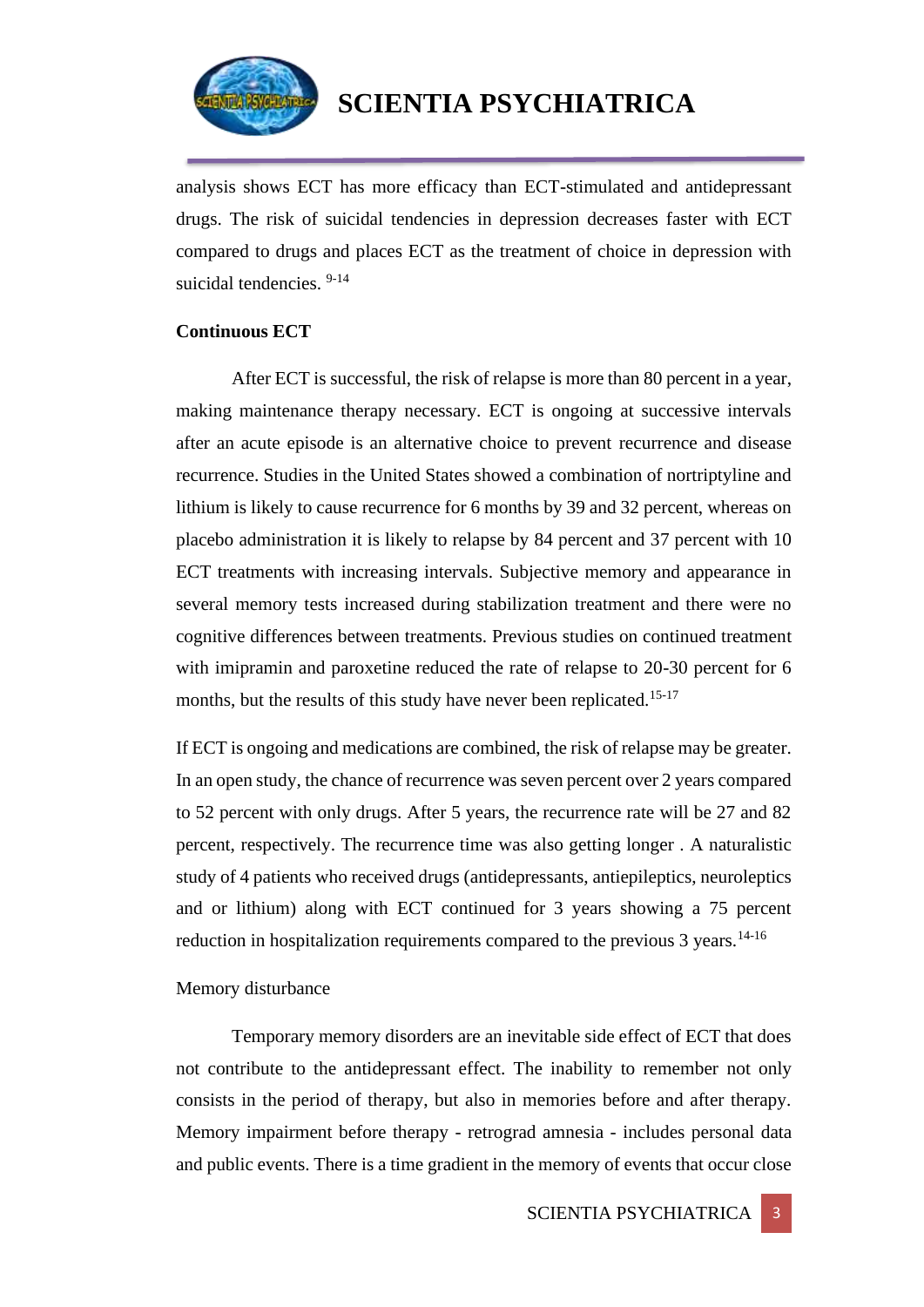

to ECT is also affected, especially in the period of 6 months before therapy. Impaired memory of events after therapy - anterograd amnesia - is the inability to receive new information / knowledge. The more therapy is given and the shorter the time period, the more tangible and longer the memory disturbance.17,18

Objective memory loss is usually shorter in term than subjective memory loss, most studies indicate the return of memory function to a pre-ECT degree or improvement in memory function within 2-6 months. However, naturalistic studies using bitemporal sine wave stimulation show impaired personal memory recall 6 months after ECT. A meta-analysis in 2981 patients showed that cognitive side effects of ECT mainly occurred in the first 3 days after treatment and all cognitive functions improved compared to the conditions before therapy. Computer tomography and magnetic resonance imaging before and after ECT therapy did not show any lesions in the brain. Persistent memory loopholes after a series of ECT treatments are not only caused by ECT but are also based on mental disorders. This is also related to the condition of human life, that is, personal memory will gradually disappear if it is not regularly repeated. There is no test for retrograde amnesia in standardized ECT studies for normal forgetfulness. It can be concluded that ECT should be carried out according to the indications and expected benefits.<sup>19,20</sup>

#### **Patophysiology of Depression**

Major depression may have toxic effects on the brain, which is manifested as hippocampal volume shrinkage. The longer the duration of the depressive episode, the more visible the hippocampal volume decreases. Because the severity of depression is related to cortisol levels in the blood, which then become normal when depression is cured, the decrease in the hippocampus may be caused by an increase in cortisol levels in the blood long-term or periodically. When hormone balance improves after ECT, the volume of the hippocampus increases. 18,19

In rats, electrically induced seizures stimulate the formation of new neurons, glia cells and blood vessels. In this animal model ECT, the formation of new neurons is greater than that of antidepressant drugs. Because there is a new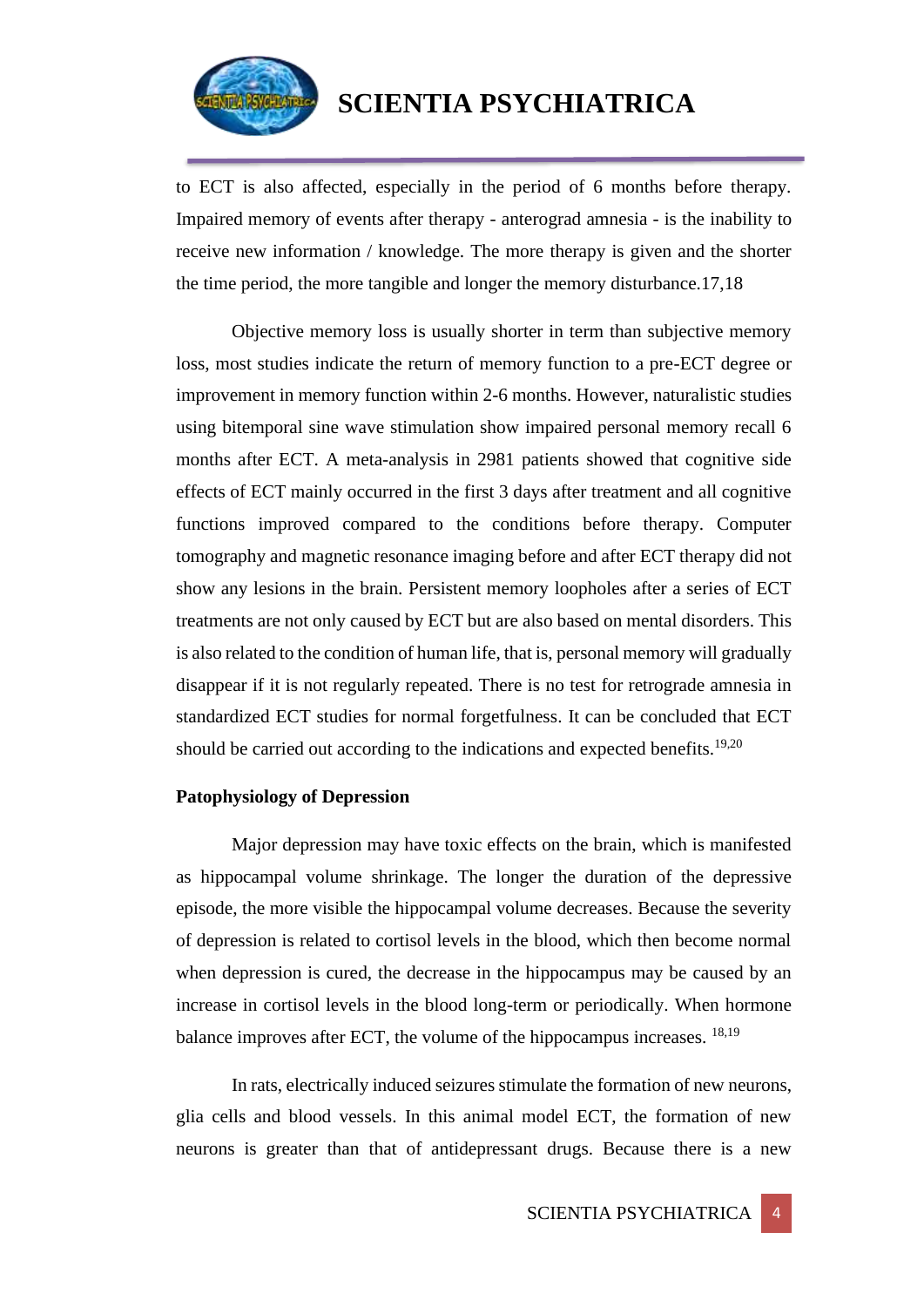

formation of the whole structure, it is not possible that the increase in glia is a consequence of the loss of neurons. Microglia control the formation and development of new neurons. A hypothesis has been introduced that the depression originates from glia cells.17-19

It has been estimated that ECT works by regulating hypothalamic control of the neuroendocrine system, which is demonstrated through normalization of cortisol levels in the blood. The importance of increased hippocampal cannot be determined. New cells are formed without the need for an antidepressant effect and the drug may have an antidepressant effect, but not accompanied by new cell formation<sup>21</sup>

### **ECT Application**

Through ECT, severe depression usually decreases after the first therapy. As a rule, twelve partial therapies are needed every two or three days. In previous studies of endogenous depression (correspondents to melancholic depression), no more than 6 to seven treatments on average are needed for clinical remission. A multicentral study by the America CORE group in the same type of patient showed 64 percent of patients experienced remission after an average of 7.3 treatments. <sup>21</sup>

In recent years, there is a tendency for acute series extension and a reduction in the rate of remission compared to before. This is the principle of more careful research about praxis treatment. Associated with decreased memory impairment, modified sine waves or sine waves have been substituted with short waves or ultrabrief waves and the position of bitemporal electrodes has been replaced by right unilateral stimulation. $21$ 

## **Seizure induction**

In Scandinavia and many other European countries, Siemens Convulsator has become the choice of equipment for routine use and research. This tool can distribute unilateral pulses 5 ms at a frequency of 50 Hz continuously or in groups in 4 pulsations, with a reduction in frequency up to 25 Hz. Maximum filling is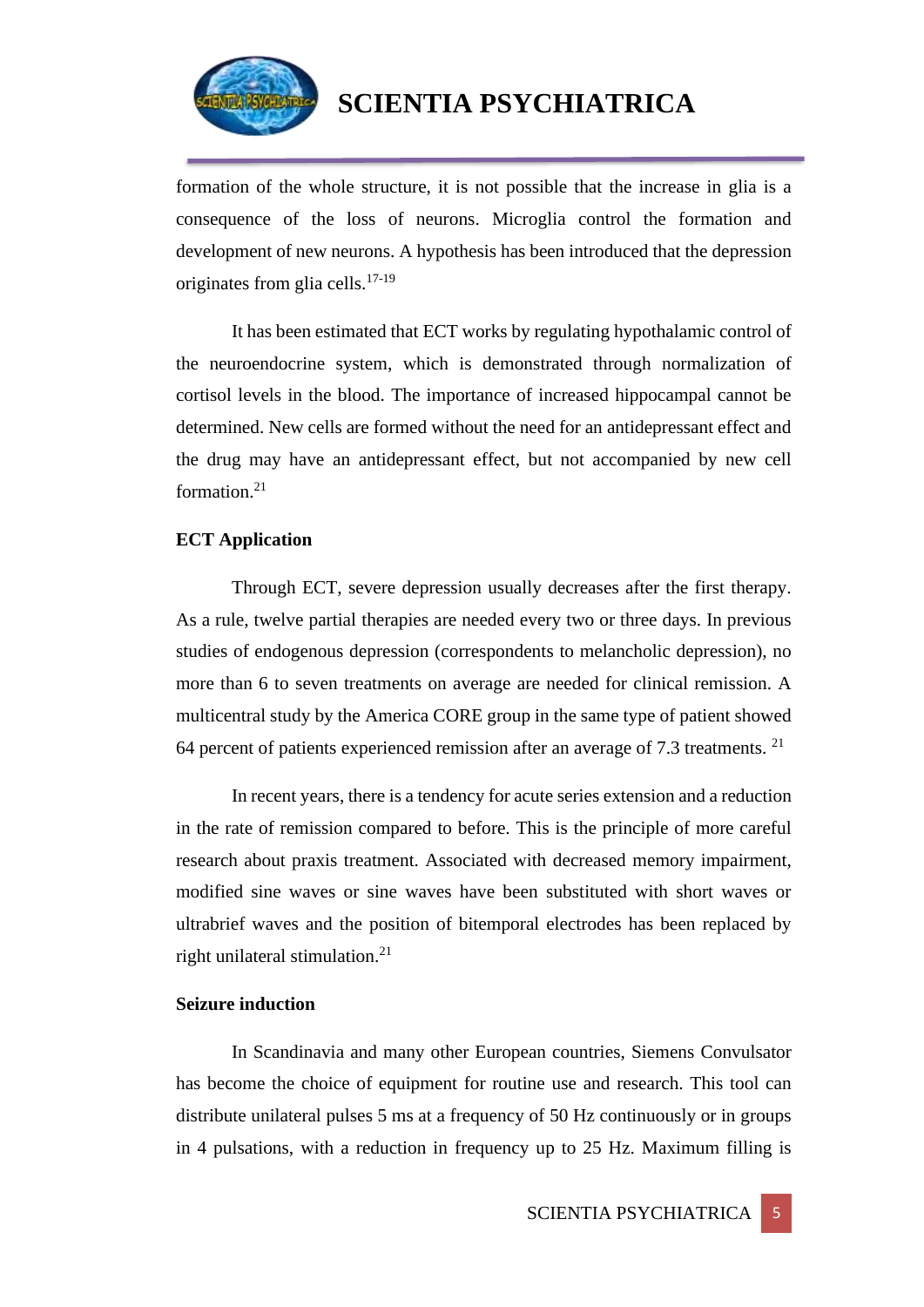

generally higher than modern equipment but the low frequency rhythm and long stimulation time allow this equipment to adopt electrically individual doses by stopping stimulation at the beginning of the tonic phase in seizures. Modern equipment transmits bipolar pulses with strong currents up to 0.9 A for 8 seconds. The maximum frequency is 120 Hz, with pulses up to 240 pulses per second. High frequency pulsation produces tonic contractions from muscles. This makes it impossible to see the onset of the tonic phase of the seizure and then the cessation of stimulation. Motor spasms should go through the tonic-clonic phase by respectively decreasing the frequency and stopping starting from the distal part of the body. The EEG pattern should show an increase in initial amplitude (neuron recruitment), a high frequency and amplitude spike period, a transition to spike and wave patterns and a clear end followed by ictal depression. Pulsation rates should increase significantly during seizures, as blood pressure immediately after the seizure ends. Seizures are usually followed by postictal confusion when the patient is conscious. <sup>22</sup>

The total electric dose (charge) in milli-coulomb (strong current x time) is determined by the current strength, pulsation frequency, pulsation width and total stimulus time. The relative importance of this parameter cannot be understood yet, but in the interval, the frequency of 30-60 Hz turns out to be less influential. Stimulation for 2 seconds is more efficient than for 1 second with the same electric  $dose.<sup>23</sup>$ 

#### **Electrode Placement**

When the electrode placement is changed from a bitemporal stimulus to a unilateral stimulus in the non-dominant hemisphere (usually the right), the position of D'Elia is recommended. Studies in Scandinavia with Siemens Convulsators show unilateral stimulation causes less memory impairment but produces the same antidepressant effect as bilateral stimulation.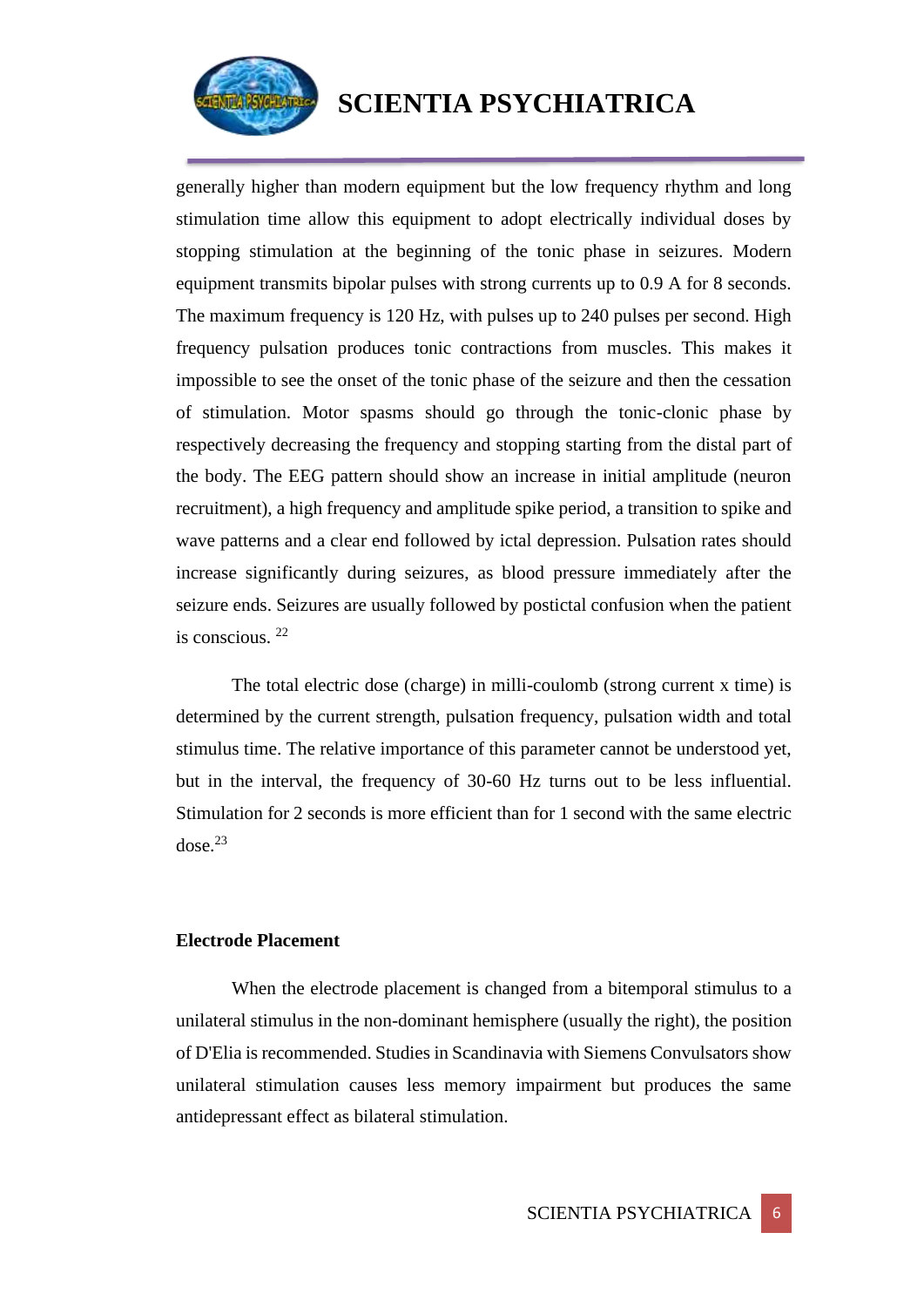

Figure 1. A. Bilateral ECT; B. Unilateral ECT with D'Elia Position (source: British Journal of Anesthesia)

In general, unilateral stimulation is more difficult to produce maximum seizures than bilateral stimulation. Besides stimulation above the threshold, anticonvulsant drugs and too deep narcosis can prevent seizures during unilateral stimulation. Submaximal seizures occur more frequently in unilateral stimulation than bilateral stimulation and are a possible cause of the ineffectiveness of unilateral  $ECT<sup>24</sup>$ 

#### **Electric Dosage**

High doses of ECT are more effective than low doses, but tend to cause memory impairment. American investigators often trace seizure thresholds on first treatment - for example the lowest amount of electricity that induces epileptic activity. Titration show the therapeutic effect of ECT varies according to the electrical dose related to the seizure threshold. The condition for the satisfying effect of unilateral ECT is the electrical dose is a multiple of the seizure threshold. When unilateral stimulation is only 15 times the seizure threshold of 10.5 treatment is needed on average to achieve 55 percent remission in patients, although, referring to efficiency, bitemporal stimulation is applied after 5-8 initial therapies. When unilateral stimulation was increased to six times the seizure threshold and compared with bitemporal stimulation 1.5 times the seizure threshold, there were still fewer remissions (55 cons 64 percent) despite with more therapy (5.9 cons 5.5). In addition, the effect of unilateral stimulation is slower than bitemporal stimulation.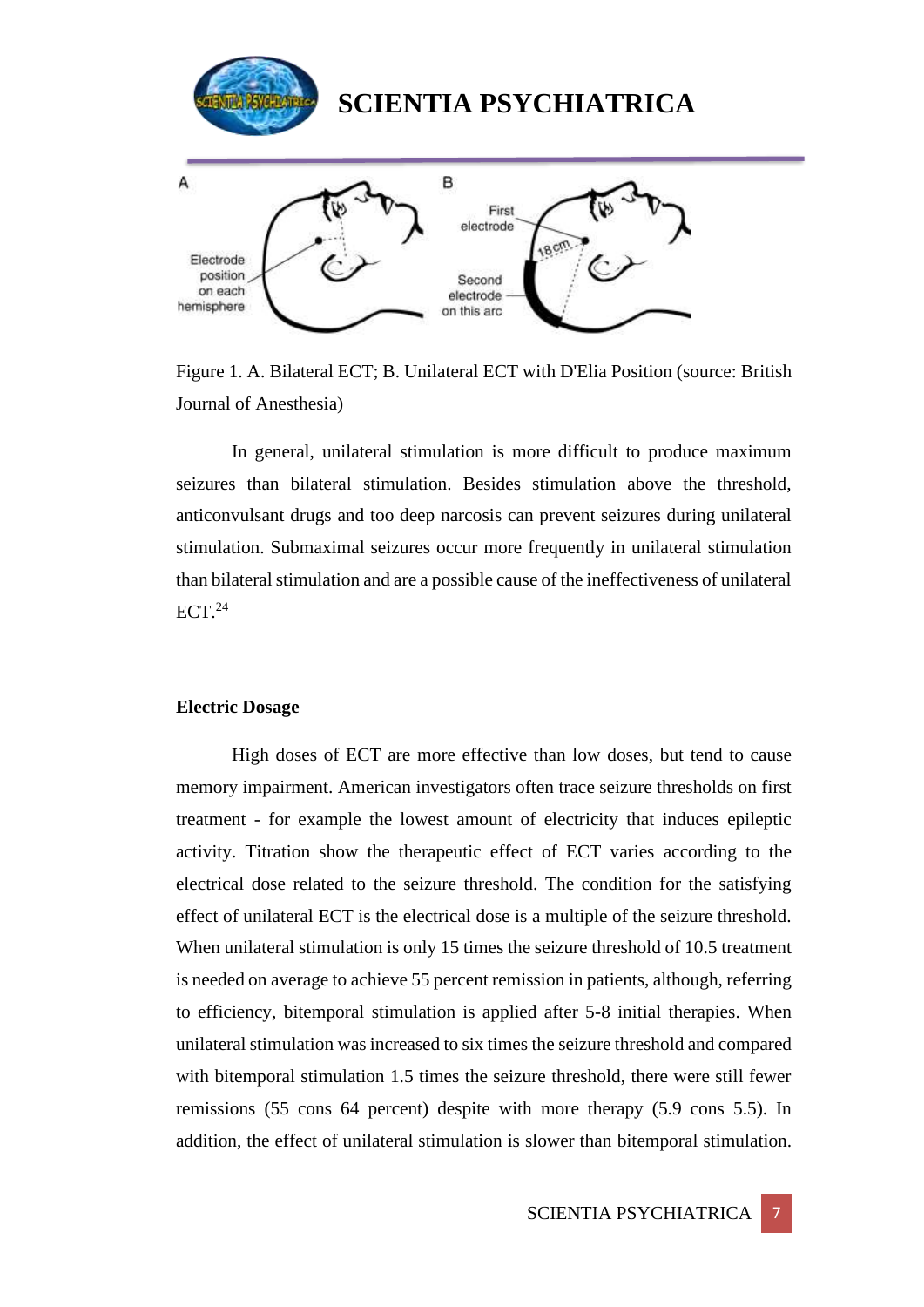

There is no difference in influence on memory functions and executive functions. Furthermore, unilateral stimulation has no cognitive advantage when it reaches a level that guarantees induction of seizures almost as well as antidepressive effects after bitemporal stimulation.<sup>22,23</sup>

#### **Pulsation Width**

A good antidepressive effect with a high remission rate has been obtained through 5 ms pulsation in Scandinavia and 1 ms stimulation in American studies. A 0.5 ms pulse is recommended because it induces seizures with a heart rate of more than 1 ms pulsation, allowing indications of stronger and more general conduction activity. However, comparative studies are relatively small and do not provide conclusions about antidepressive effects. The reduction of ultrabrief stimuli (0.1-0.3 ms) results in submaximal seizures with antidepressive effects on bitemporal stimulation. When 1.0 ms pulsation is substituted with 0.3 ms pulsation on unilateral stimulation, the treatment series extends from nine to 12 treatment series.25

Ultrabrief pulsation (0.3-037 ms) on unilateral stimulation six times the seizure threshold requires more treatment than the same pulsation width as bitemporal stimulation 2.5 times the seizure threshold, which indicates the combination of ultrabrief pulsation and unilateral stimulation is less aligned. It is justified that ultrabrief pulsation allows the induction of seizures with low electrical doses, but although the same duration and pattern are the same as maximal seizures, the EEG shows atypical development and termination, increased heart rate and moderate blood pressure and the patient regains consciousness immediately after the seizure and is not confused. with the same degree of seizure after a grand mal seizure. Furthermore, the benefits of less memory impairment with ultrabrief pulsation are offset by lower antidepressive effects. However, the opposite result has been reported from the comparison between brief pulses (1.5 ms) and ultrabrief pulses (0.3 ms) which are applied unilaterally or bitemporally. However, as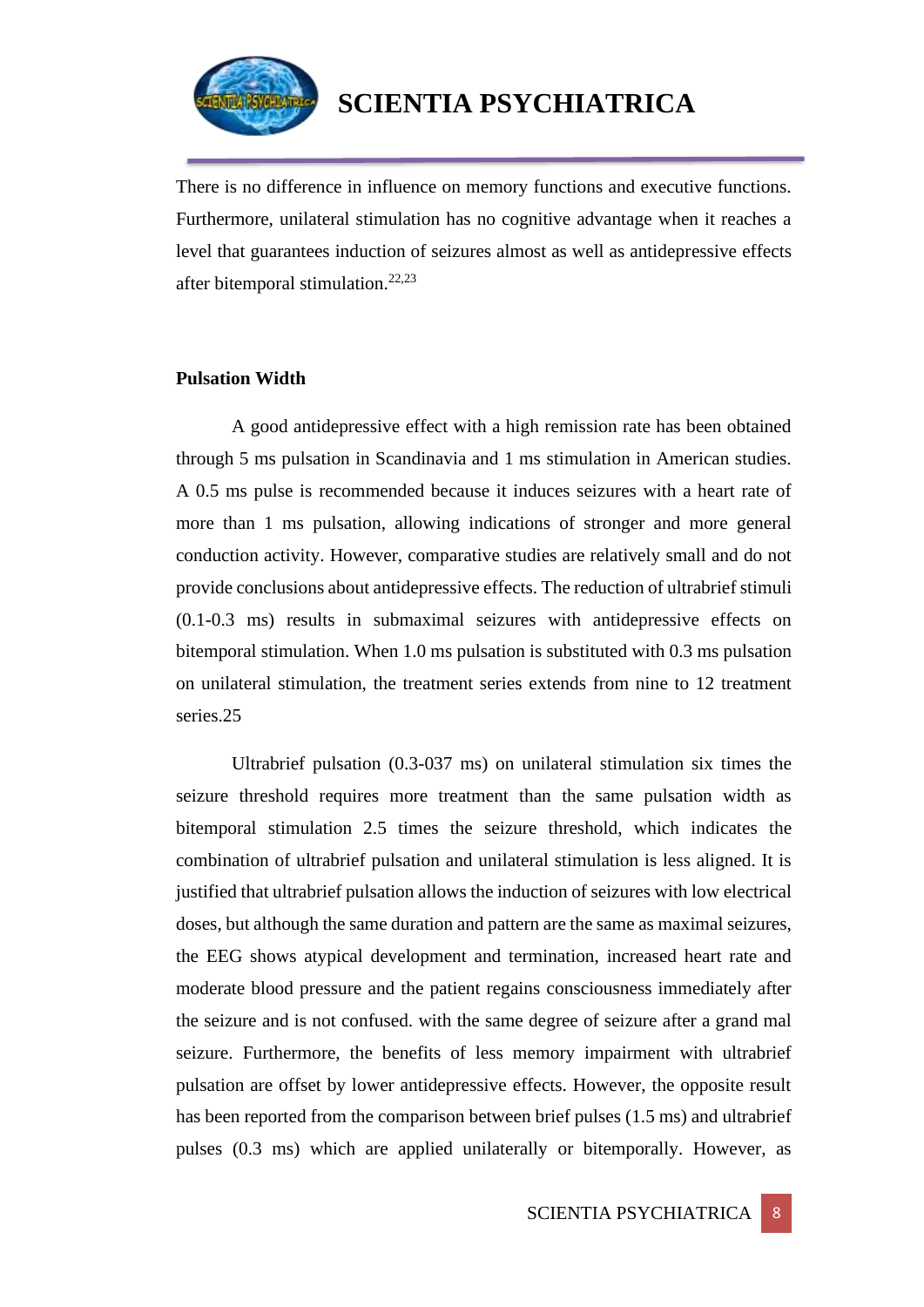

retrograde amnesia is estimated to occur less with ultrabrief pulsation and unilateral stimulation, Eil unilateral ultrabrief results in remissions of 73 percent, unilateral ECT briefs 59 percent.<sup>25</sup>

## **Conclusion**

ECT can induce a transition in severe melancholic patients and suicide to normal functioning humans, after other therapies have failed. With the aim of balancing effectiveness and safety, this paper provides modern evidence of the benefits and risks of ECT.

### **References**

- 1. Karagulla S. Evaluation of electric convulsion therapy as compared with conservative methods of treatment in depressive states. J Ment Sci 1950;96:1060-91. 10.1192/bjp.96.405.1060 14804044
- 2. Read J, Arnold C. Is electroconvulsive therapy for depression more effective than placebo? A systematic review of studies since 2009. Ethical Hum Psychol Psychiatry 2017;19:5-23. 10.1891/1559-4343.19.1.5
- 3. Read J, Bentall R. The effectiveness of electroconvulsive therapy: a literature review. Epidemiol Psichiatr Soc 2010;19:333- 47.10.1017/S1121189X00000671 21322506
- 4. Read J, Bentall R, Johnstone L, Fosse R, Bracken P. Electroconvulsive therapy. In: Read J, Dillon J, eds. Models of madness. 2nd ed. Routledge, 2013. 10.4324/9780203527160.
- 5. Johnstone E, Deakin J, Lawler P, etal . The Northwick Park ECT trial. Lancet 1980;ii:1317-20.
- 6. UK ECT Review Group. Efficacy and safety of ECT in depressive disorders. Lancet 2003;361:799-808. 10.1016/S0140-6736(03)12705-5 12642045
- 7. Mutz J, Vipulanthan V, Cater B, Hurleman R, Fu C, Young A. Comparative efficacy and acceptability of non-surgical brain stimulation for the acute treatment of adult major depressive episodes: a systematic review and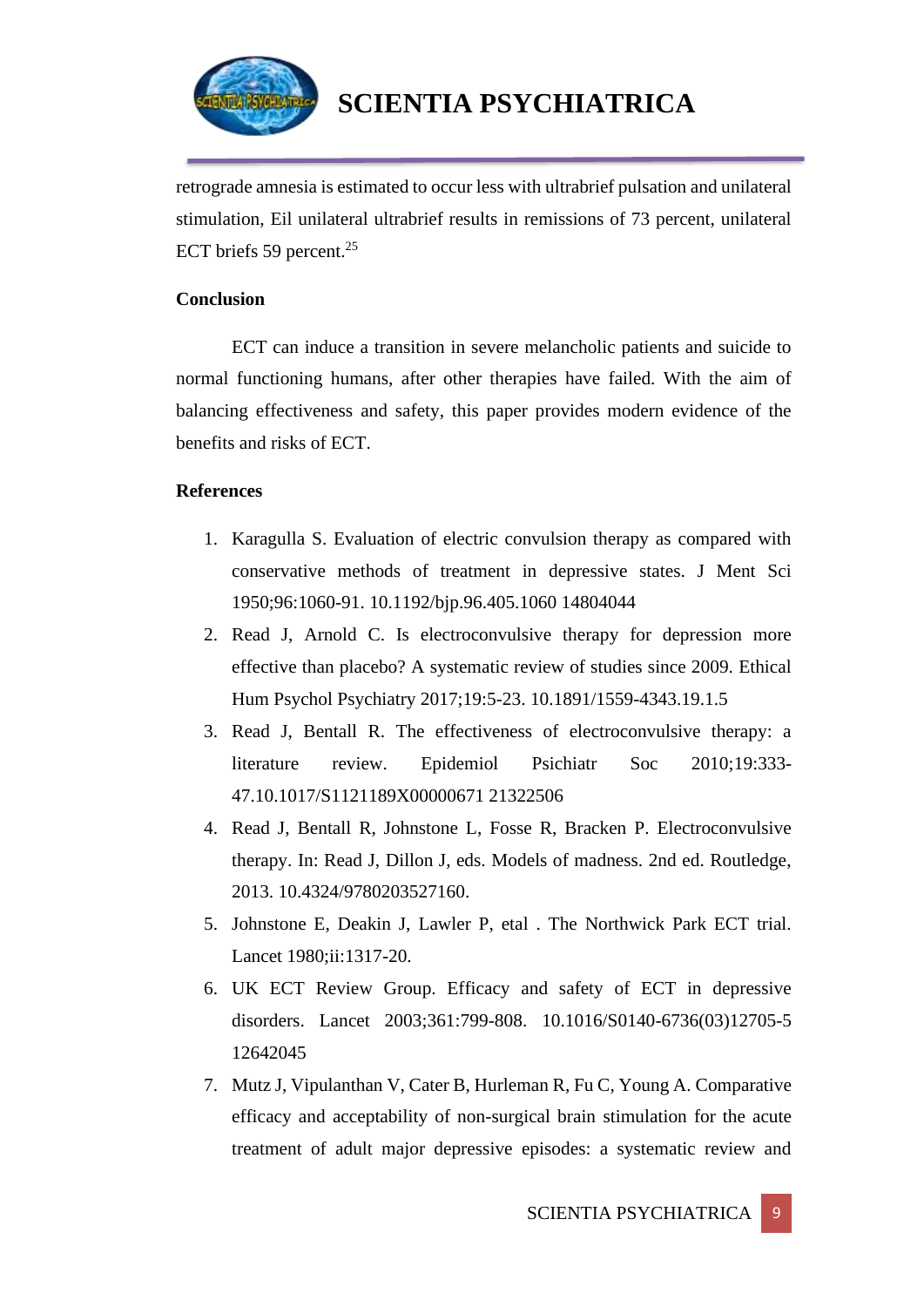

network meta-analysis of 113 randomised control trials. bioRxiv 2018. 10.1101/426866.

- 8. Fosse R, Read J. Electroconvulsive treatment: hypotheses about mechanisms of action. Front Psychiatry 2013;4:94-103. 10.3389/fpsyt.2013.00094 23986724
- 9. Freeman W. Brain-damaging therapeutics. Dis Nerv Syst 1941;2:83.
- 10. Pribram K. Lobotomy to physics to Freud. Am Psychol Assoc Monitor 1974;5:9-10.
- 11. Sackeim HA, Prudic J, Olfson M, Keilp J, Lavori P, Olfson M. Response to Drs Abrams and Kellner: the cognitive effects of ECT in community settings. J ECT 2007;23:65-7. 10.1097/YCT.0b013e31805c9448 17548970
- 12. Squire L, Slater P. Electroconvulsive therapy and complaints of memory dysfunction: a prospective three-year follow-up study. Br J Psychiatry 1983;142:1-8. 10.1192/bjp.142.1.1 6831121
- 13. Rose D, Wykes T, Leese M, Bindman J, Fleischmann P. Patients' perspectives on ECT: systematic review. BMJ 2003;326:1363-6. 10.1136/bmj.326.7403.1363 12816822
- 14. Robertson H, Pryror R. Memory and cognitive effects of ECT: informing and assessing patients. Adv Psychiatr Treat 2006;12:228-38. 10.1192/apt.12.3.228
- 15. Institute of Psychiatry. 57th Maudsley debate. "This house believes that electroconvulsive therapy (ECT) has no place in modern medicine." 2018. https://www.youtube.com/watch? v=wRWT\_UZus94
- 16. Read J, Harrop C, Geekie J, Renton J. An audit of ECT in England 2011- 2015: Usage, demographics, and adherence to guidelines and legislation. Psychol Psychother 2018;91:263-77. 10.1111/papt.12160 29052308
- 17. Royal College of Psychiatrists. ECT accreditation service. Minimum data set 2016-2017. https://www.rcpsych.ac.uk/pdf/ECTAS%20dataset%20report%202016%2 0-%2017.pdf.